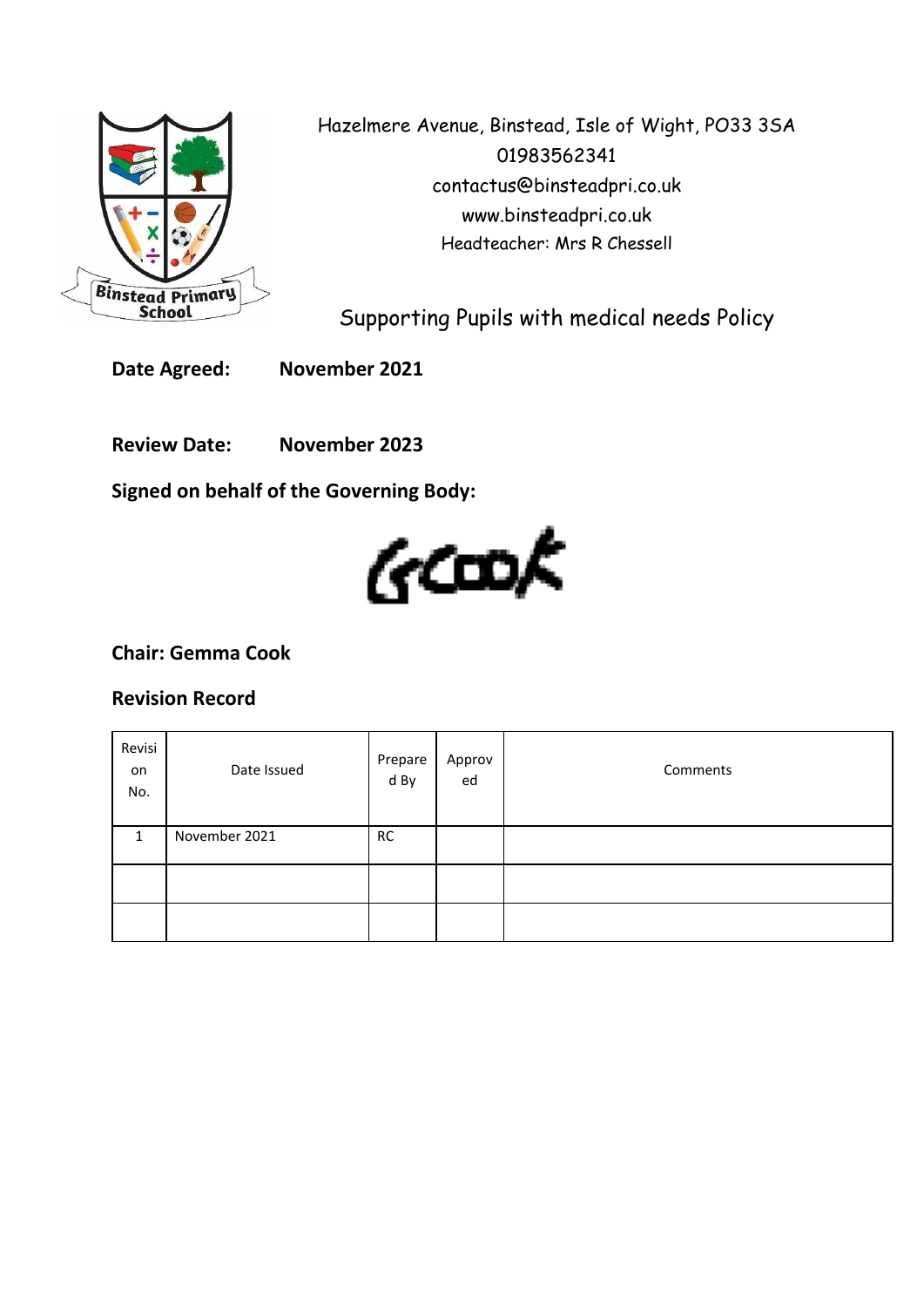## **Introduction**

Section 100 of The Children and Families Act 2014 places a duty on the governing body of this federation to make arrangements for supporting children at their premise with medical conditions. The Department of Education have produced statutory guidance 'Supporting Pupils with Medical Conditions' and we will have regard to this guidance when meeting this requirement.

We will endeavour to ensure that children with medical conditions are properly supported so that they have full access to education, including school trips and physical education. The aim is to ensure that all children will medical conditions, in terms of both their physical and mental health, are properly supported in school so that they can play a full and active role in school life, remain healthy and achieve their academic potential.

It is our policy to ensure that all medical information will be treated confidentially by the Executive Headteacher and staff. All administration of medicines is arranged and managed in accordance with the Supporting Pupils with Medical Needs document. All staff have a duty of care to follow and co-operate with the requirements of this policy.

Where children have a disability, the requirement of the Equality Act 2010 will apply.

Where children have an identified special need, the SEN Code of Practice will also apply.

We recognise that medical conditions may impact social and emotional development as well as having educational implications.

## **Key Roles & Responsibilities**

**Statutory Requirement: The governing body should ensure that the school's policy clearly identifies the roles and responsibilities of all those involved in the arrangements they make to support children at school with medical conditions.**

## **The Governing Body is responsible for:**

Making arrangements to support pupils with medical conditions in school, including making sure that a policy for supporting pupils with medical conditions in school is developed and implemented. They will ensure that pupils with medical conditions are supported to enable the fullest participation possible in all aspects of school life. The governing body will ensure that sufficient staff have received suitable training and are competent before they take on responsibility to support children with medical conditions. They will also ensure that any members of school staff who provide support to pupils with medical conditions are able to access information and other teaching support materials as needed.

#### **The Headteacher is responsible for:**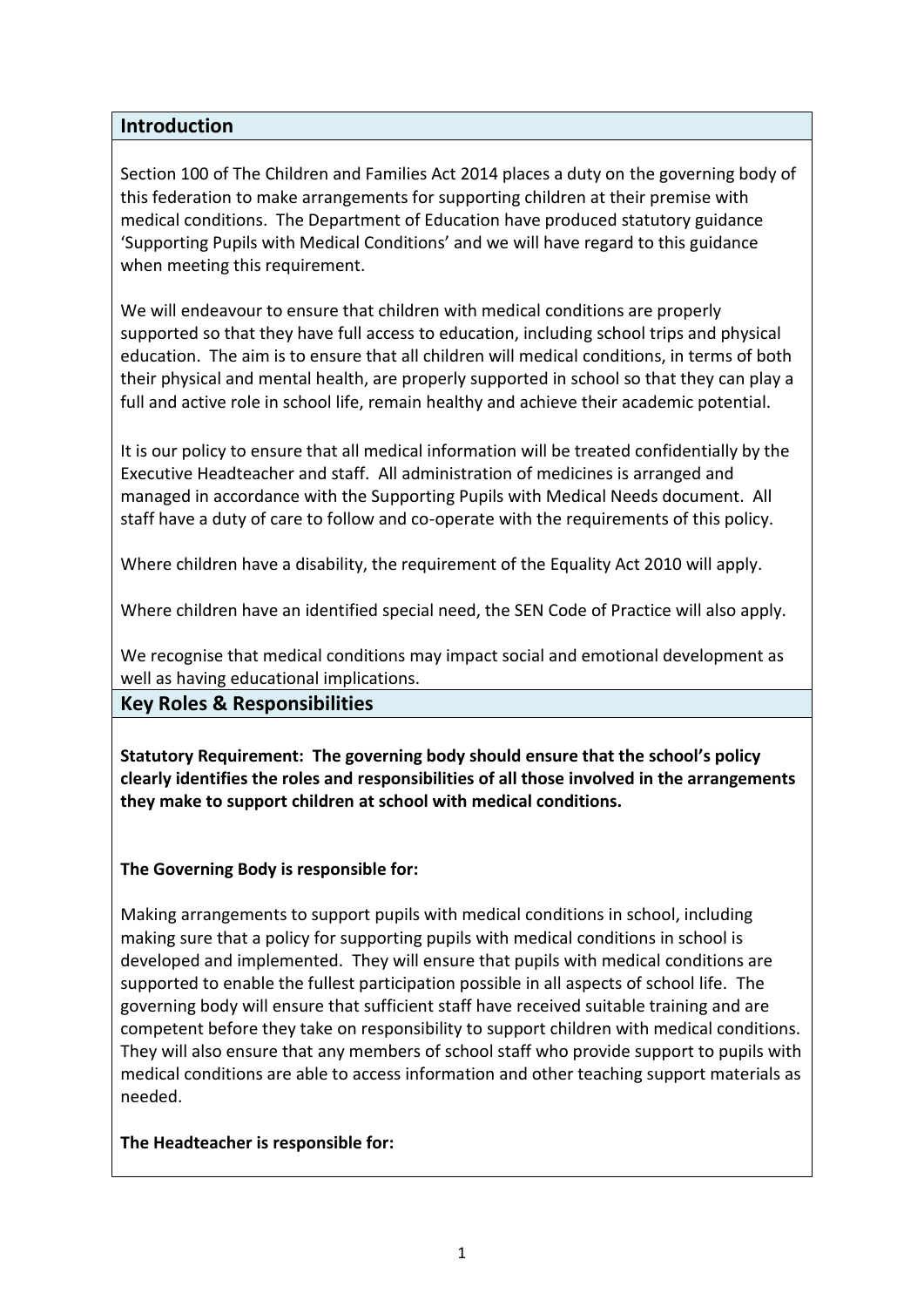Ensuring that the school's policy is developed and effectively implemented with partners. This includes ensuring that all staff are aware of the policy for supporting pupils with medical conditions and understand their role in its implementation. The Headteacher will ensure that all staff who need to know are aware of the child's condition. They will also ensure that sufficient trained numbers of staff are available to implement the policy and deliver against all individual healthcare plans, including in contingency and emergency situations. The Headteacher has overall responsibility for the development of individual healthcare plans. They will also make sure that school staff are appropriately insured and are aware that they are insured to support pupils in this way. They will contact the school nursing service in the case of any child who has a medical condition that may require support at school, but who has not yet been brought to the attention of the school nurse.

## **Teachers and Support Staff are responsible for:**

Any member of school staff may be asked to provide support to pupils with medical conditions, including the administering of medicines, although they cannot be required to do so. Although administering medicines is not part of teachers' professional duties, they should take into account the needs of pupils with medical conditions that they teach. School staff will receive sufficient and suitable training and achieve the necessary level of competency before they take on responsibility to support children with medical conditions. At Binstead Primary School, two members of the admin staff have received designated training on Supporting Pupils at School with Medical Conditions. Any member of school staff should know what to do and respond accordingly when they become aware that a pupil with a medical condition needs help.

## **The School Nurse is responsible for:**

This school has access to school nursing services. They are responsible for notifying the school when a child has been identified as having a medical condition which will require support in school. Wherever possible, they should do this before the child starts at the school. They will not usually have an extensive role in ensuring that the school is taking appropriate steps to support children with medical conditions, but may support staff on implementing a child's individual healthcare plan and provide advice and liaison, for example on training. School nurses can liaise with lead clinicians locally on appropriate support for the child and associated staff training needs - for example, there are good models of local specialist nursing teams offering training to local school staff, hosted by a local school. Community nursing teams will also be a valuable potential resource the school when seeking advice and support in relation to children with a medical condition.

## **Local Arrangements Identifying children with health conditions**

**Statutory Requirement: The Governing body will ensure that the policy sets out the procedures to be followed whenever a school is notified that a pupil has a medical condition.**

New parents at Binstead Primary School are asked declare whether their child has any health conditions or health issues on the enrolment form.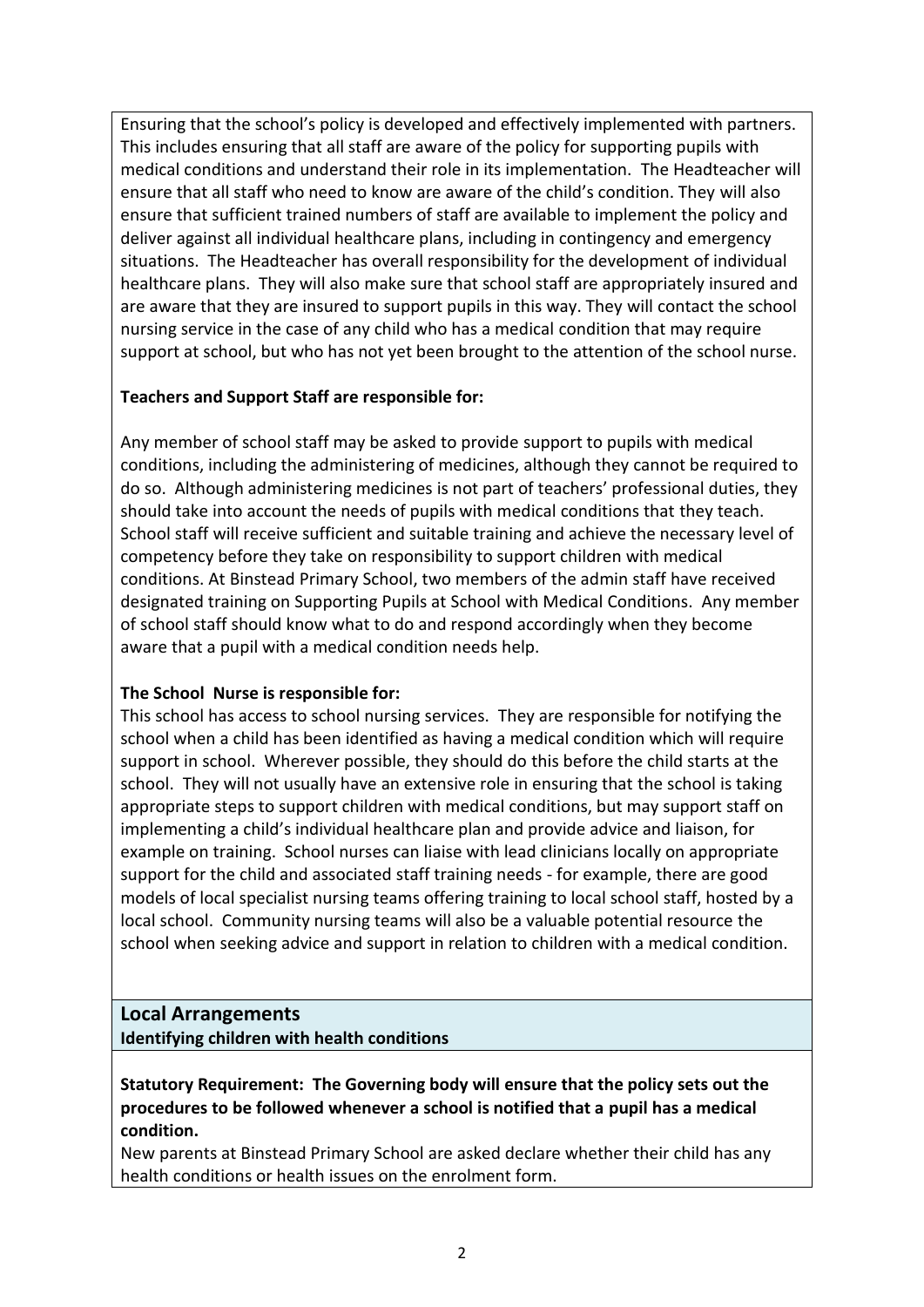Parents are asked to complete a Contact and Medical Information Update form annually. A Register (by class) is kept detailing children's medical conditions / needs. Copies are kept in the Office. Medical needs and conditions are also recorded on the pupil SIMS database.

Teachers have a copy of their children's medical issues / needs. The records indicate any conditions that may pose a problem to a child with complex health care needs. If this situation occurs, then a parent/carer is informed immediately (usually by telephone). During off-site activities a First Aider will accompany the children and will carry a basic First Aid Kit and a mobile phone.

All staff are aware of precautions that must be followed to help prevent infections and all follow basic hygiene procedures. Staff should have access to protective gloves. It is the responsibility of parents/carers to provide the school with full information about their child's health care needs.

## **Individual health care plans**

**Statutory Requirement: The Governing body will ensure that the school's policy covers the role of individual healthcare plans, and who is responsible for their development in supporting children at school with medical conditions.**

We recognise that Individual Healthcare Plans are recommended in particular where conditions fluctuate or where there is a high risk that emergency intervention will be needed, and are likely to be helpful in the majority of other cases, especially where medical conditions are long term and complex. However, not all children will require one. The school, healthcare professional and parent will agree based on evidence when a healthcare plan would be inappropriate or disproportionate.

Where children require an individual healthcare plan it will be the responsibility of the *Headteacher and SENCo* to work with parents and relevant healthcare professionals to write the plan.

A healthcare plan (and its review) may be initiated in consultation with the parent/carer, by a member of school staff or by a healthcare professional involved in providing care to the child. The Headteacher and SENCo will work in partnership with the parents/carer, and a relevant healthcare professional eg. school, specialist or children's community nurse, who can best advise on the particular needs of the child to draw up and/or review the plan. Where a child has a special educational need identified in a statement or Educational Health Care (EHC) plan, the individual healthcare plan will be linked to or become part of that statement or EHC plan.

We will use the individual healthcare plan template produced by the DfE to record the plan.

If a child is returning following a period of hospital education or alternative provision (including home tuition), that we will work with the Isle of Wight Council and the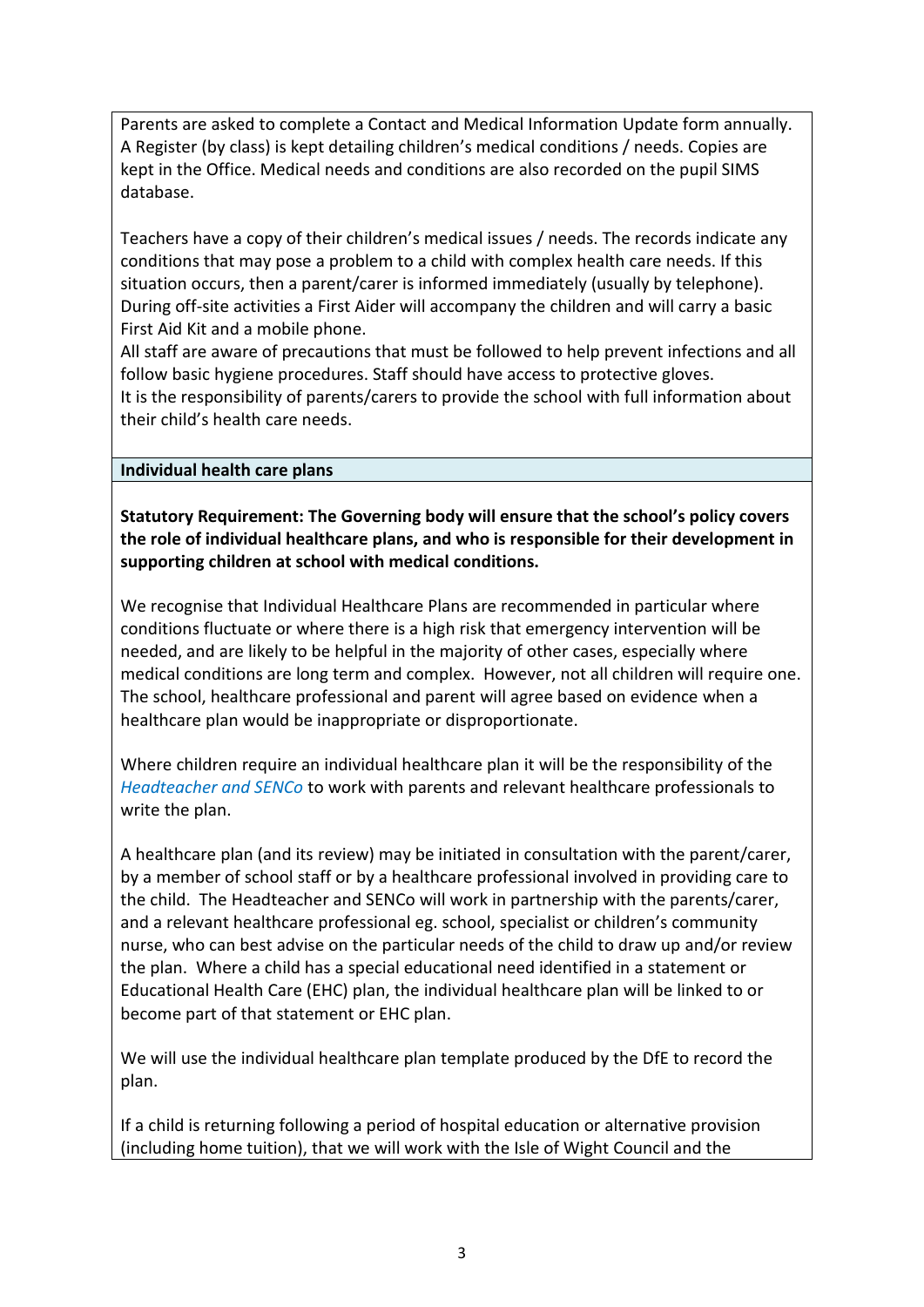education provider to ensure that the individual healthcare plan identifies the support the child will need to reintegrate effectively.

**Statutory Requirement: The governing body should ensure that all plans are reviewed at least annually or earlier if evidence is presented that the child's needs have changed. Plans should be developed with the child's best interests in mind and ensure that the school assesses and manages the risks to the child's education, health and social wellbeing and minimise disruption.**

The SENCo meets with all Class Teachers on a termly basis and plans will be reviewed as part of this process

- **Statutory Requirement: When deciding what information should be recorded on individual healthcare plans, the governing body should consider the following:**
- the medical condition, its triggers, signs, symptoms and treatments;
- the pupil's resulting needs, including medication (dose, side effects and storage) and other treatments, time, facilities, equipment, testing, access to food and drink where this is used to manage their condition, dietary requirements and environmental issues eg crowded corridors, travel time between lessons;
- specific support for the pupil's educational, social and emotional needs for example, how absences will be managed:
- the level of support needed (some children will be able to take responsibility for their own health needs) including in emergencies. If a child is self-managing their medication, this should be clearly stated with appropriate arrangements for monitoring;
- who will provide this support, their training needs, expectations of their role and confirmation of proficiency to provide support for the child's medical condition from a healthcare professional; and cover arrangements for when they are unavailable;
- who in the school needs to be aware of the child's condition and the support required;
- arrangements for written permission from parents and the headteacher for medication to be administered by a member of staff, or self-administered by the pupil during school hours;
- separate arrangements or procedures required for school trips or other school activities outside of the normal school timetable that will ensure the child can participate, eg risk assessments;
- where confidentiality issues are raised by the parent/child, the designated individuals to be entrusted with information about the child's condition; and
- what to do in an emergency, including whom to contact, and contingency arrangements. Some children may have an emergency healthcare plan prepared by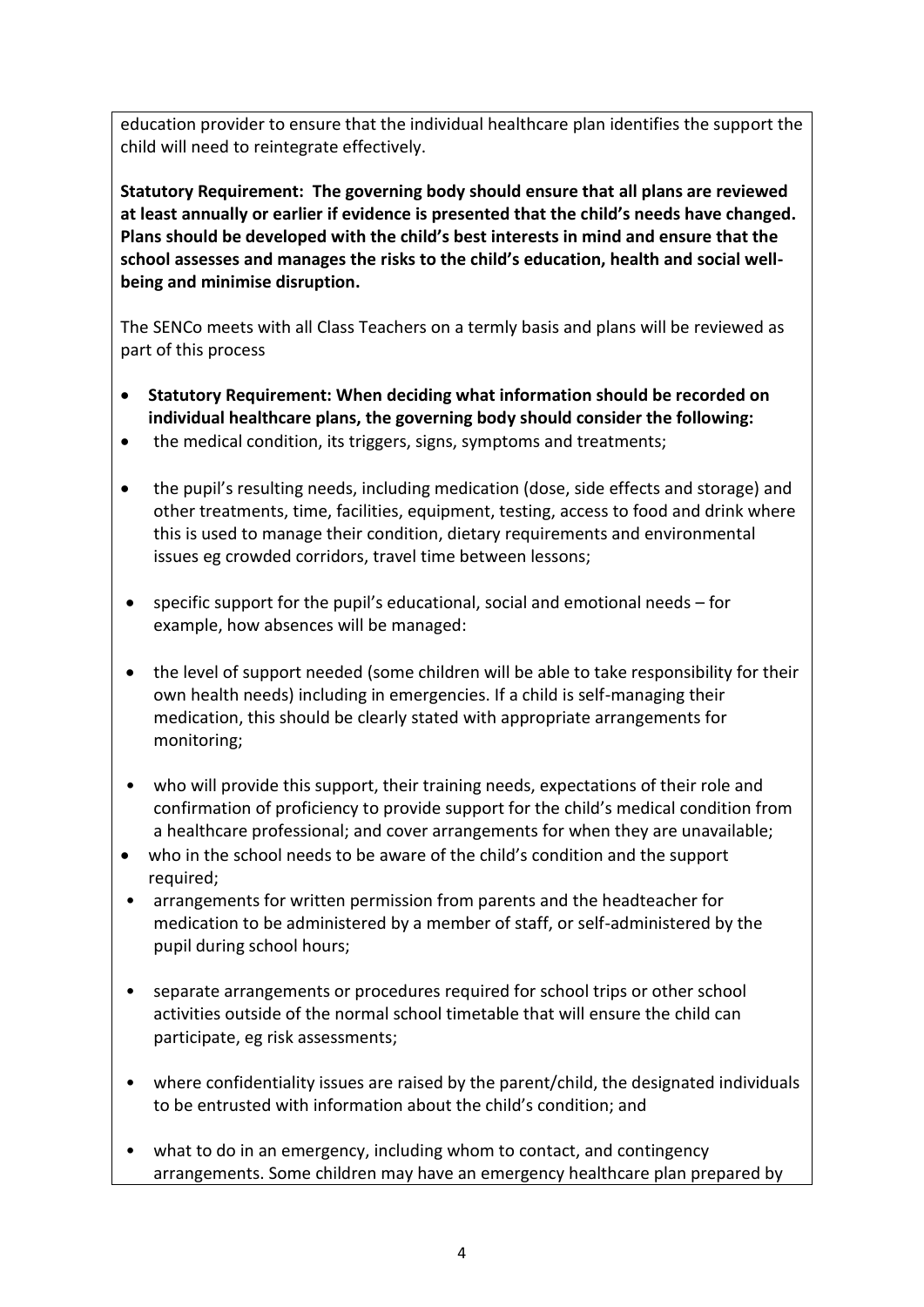their lead clinician that could be used to inform development of their individual healthcare plan

### **Staff training**

**Statutory Requirement: The Governing Body should ensure that this policy clearly sets out how staff will be supported in carrying out their role to support children with medical conditions, and how this will be reviewed. It should specify how training needs will be assessed and by whom training will be commissioned and provided.** 

**The school policy should be clear that any member of school staff providing support to a child with medical needs should have received suitable training.** 

**Staff must not administer prescription medicines or undertake any health care procedures without the appropriate training (updated to reflect any individual healthcare plans)**

All new staff will be inducted on the policy when they join the school through their Staff Induction. Records of this training will be stored in the individual's personnel file and in the Induction file.

All nominated staff will be provided with awareness training on the school's policy for supporting children with medical conditions which will include what their role is in implementing the policy. This training will be carried out annually.

The awareness training will be provided to staff by Inset Day training at the beginning of each academic year, or as part of the training cycle if this is not possible. This may include in Staff Briefings, Staff meetings or face to face training where possible.

We will retain evidence that staff have been provided the relevant awareness training on the policy by completing signature sheets.

Where required we will work with the relevant healthcare professionals to identify and agree the type and level of training required and identify where the training can be obtained from. This will include ensuring that the training is sufficient to ensure staff are competent and confidence in their ability to support children with medical conditions. The training will include preventative and emergency measures so that staff can recognise and act quickly when a problem occurs and therefore allow them to fulfil the requirements set out in the individual healthcare plan.

Any training undertaken will form part of the overall training plan for the school and refresher awareness training will be scheduled at appropriate intervals agreed with the relevant healthcare professional delivering the training.

A 'Staff training record – administration of medicines' form will be completed to document the type of awareness training undertaken, the date of training and the competent professional providing the training.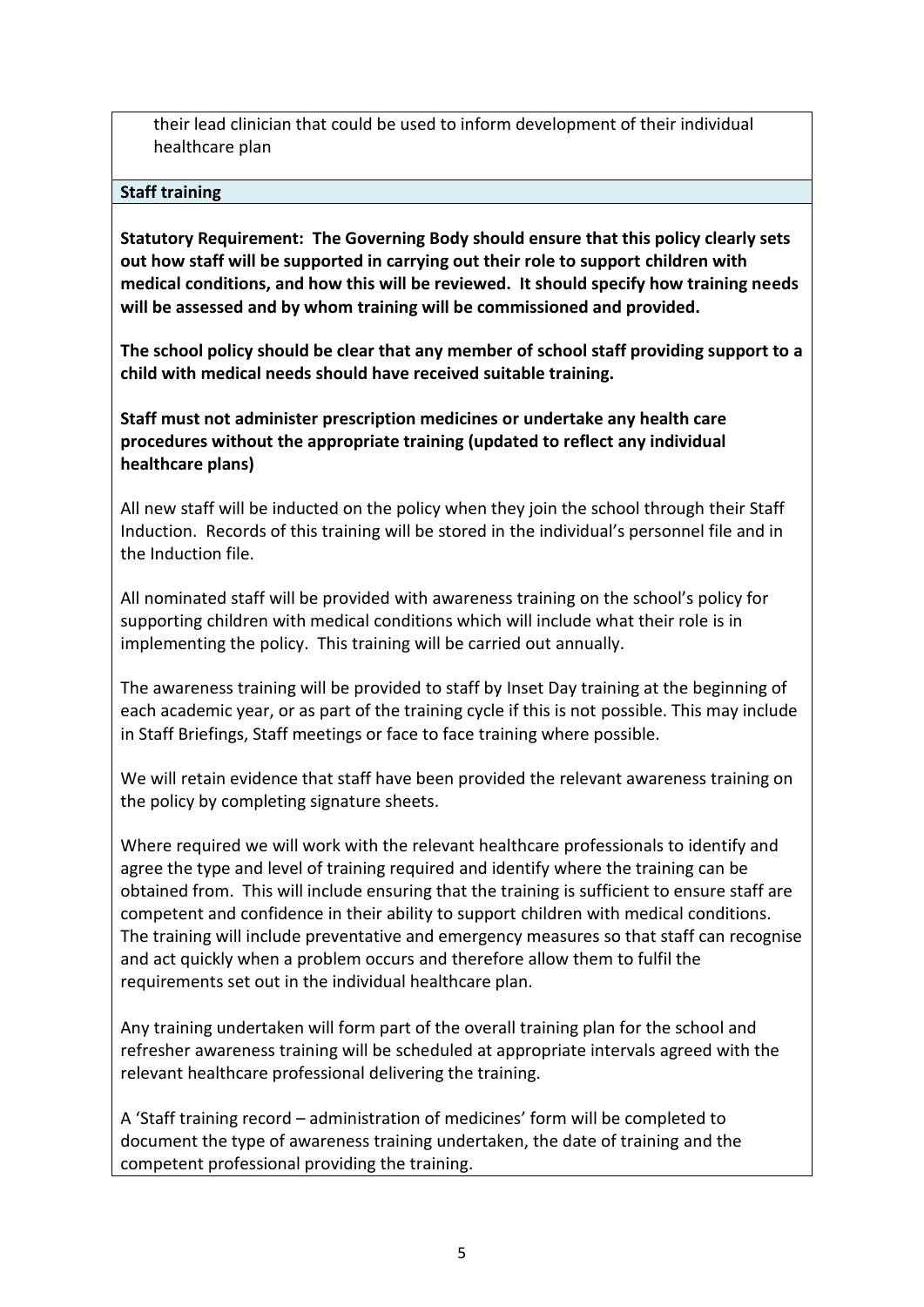### **The child's role**

**Statutory Requirement: The Governing body will ensure that the school's policy covers arrangements for children who are competent to manage their own health needs and medicines.**

Where possible and in discussion with parents, children that are competent will be encouraged to take responsibility for managing their own medicines and procedures. This will be recorded in their individual healthcare plan. The healthcare plan will reference what will happen should a child who self-administers refuse to take their medication (this will normally be informing the parent/carer at the earliest opportunity). However, in this setting, it is usual for children to be supported by a member of staff when taking their medication.

### **Managing medicines on School Premises**

**Statutory Requirement: The Governing Body will ensure that the school's policy is clear about the procedures to be followed for managing medicines.** The administration of medicines is the overall responsibility of the parents/carers. Where clinically possible we will encourage parents to ask for medicines to be prescribed in dose frequencies which enable them to be taken outside of school hours. However, the headteacher is responsible for ensuring children are supported with their medical needs whilst on site, therefore this may include managing medicines where it would be detrimental to a child's health or school attendance not to do so.

We will not give prescription or non-prescription medicines to a child under 16 without their parent's/carer's written consent (a 'parental agreement for setting to administer medicines' form will be used to record this). Documented tracking system to record all medicines received in and out of the premises will be put in place. This is kept securely in the school office.

The name of the child, dose, expiry and shelf life dates will be checked before medicines are administered.

On occasions where a child refuses to take their medication the parents will be informed at the earliest available opportunity.

We will only accept prescribed medicines that are in date, labelled, provided in the original container as dispensed by the pharmacist and include instructions for administration, their dosage and storage. Insulin is the exception, which must still be in date but will generally be available to schools inside an insulin pen or a pump, rather than its original container.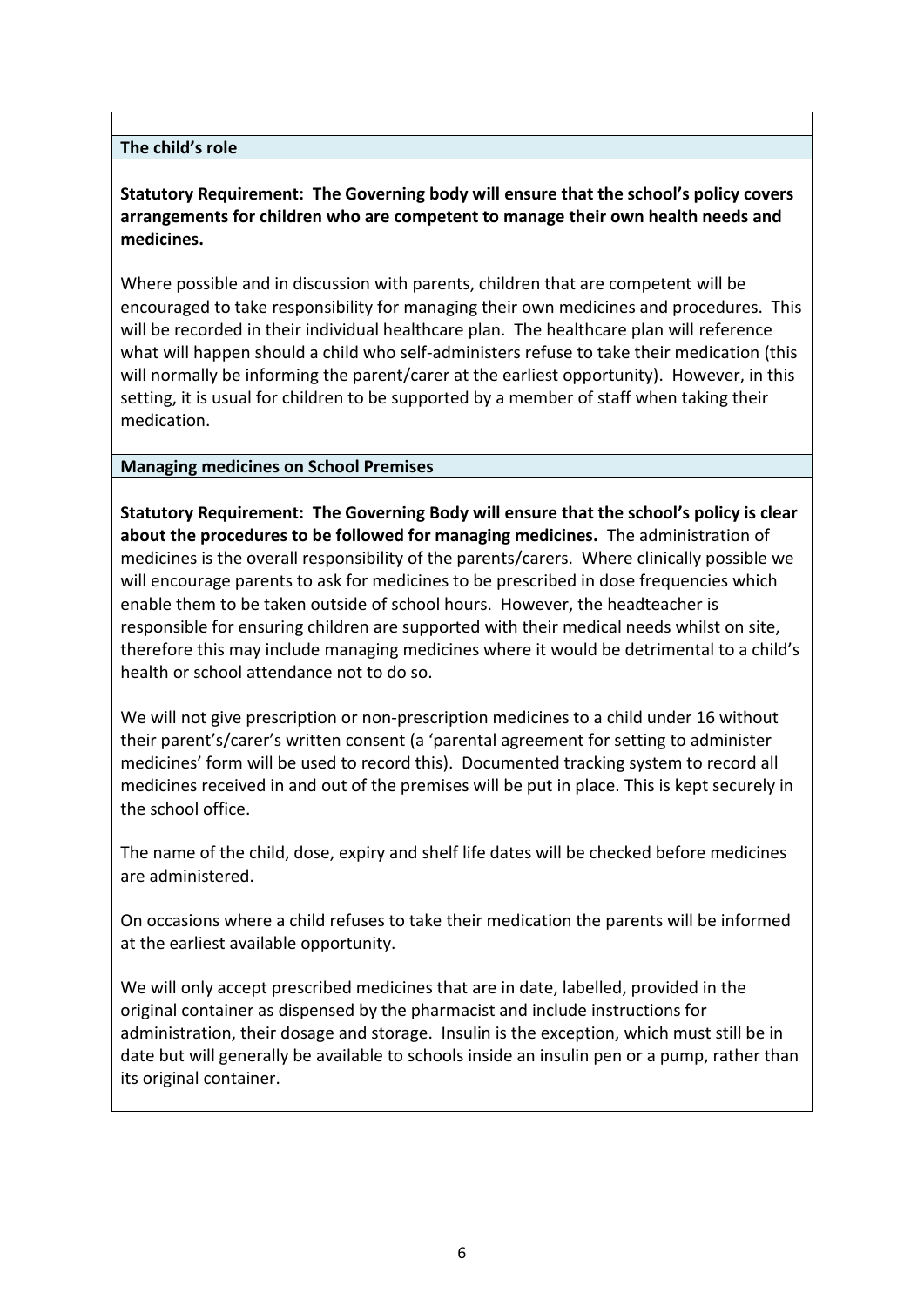As the children in this school are too young or immature to take personal responsibility for their inhaler, with parent's consent, staff will make sure that inhalers are stored in a safe but readily accessible place, and clearly marked with the child's name.

Controlled drugs will be securely stored in a non-portable container which only named staff will have access to. We will ensure that the drugs are easily accessible in an emergency situation. A record will be kept of any doses used and the amount of the controlled drug held in school. We will never administer aspirin or medicine containing Ibuprofen to any child under 16 years old unless prescribed by a doctor.

All other pain relief medicine will not be administered without first checking maximum dosages and when previously taken. We will always inform parents.

Any homeopathic remedies to be administered will require a letter of consent from the child's doctor and will be administered at the discretion of the Headteacher.

Emergency medicines will be stored in a safe location but not locked away to ensure they are easily accessible in the case of an emergency.

Types of emergency medicines include:

- Injections of adrenaline for acute allergic reactions
- Inhalers for asthmatics
- Injections of Glucagon for diabetic hypoglycaemia

Other emergency medication ie. Rectal diazepam or Buccal Midazolam for major seizures will be stored in accordance with the normal prescribed medicines procedures (see storage section).

## **Storage**

All medication other than emergency medication will be stored safely in a locked cabinet, where the hinges cannot be easily tampered with and cannot be easily removed from the premises.

Where medicines need to be refrigerated, they will be stored in a fridge in the school office in a clearly labelled airtight container. There must be restricted access to a refrigerator holding medicines.

Children will be made aware of where their medicines are at all times and be able to access them immediately where appropriate. Where relevant they should know who holds the key to the storage facility.

Medicines such as asthma inhalers, blood glucose testing meters and adrenaline pens will always be readily available to children and not locked away. We will also ensure that they are readily available when outside of the school premises or on school trips.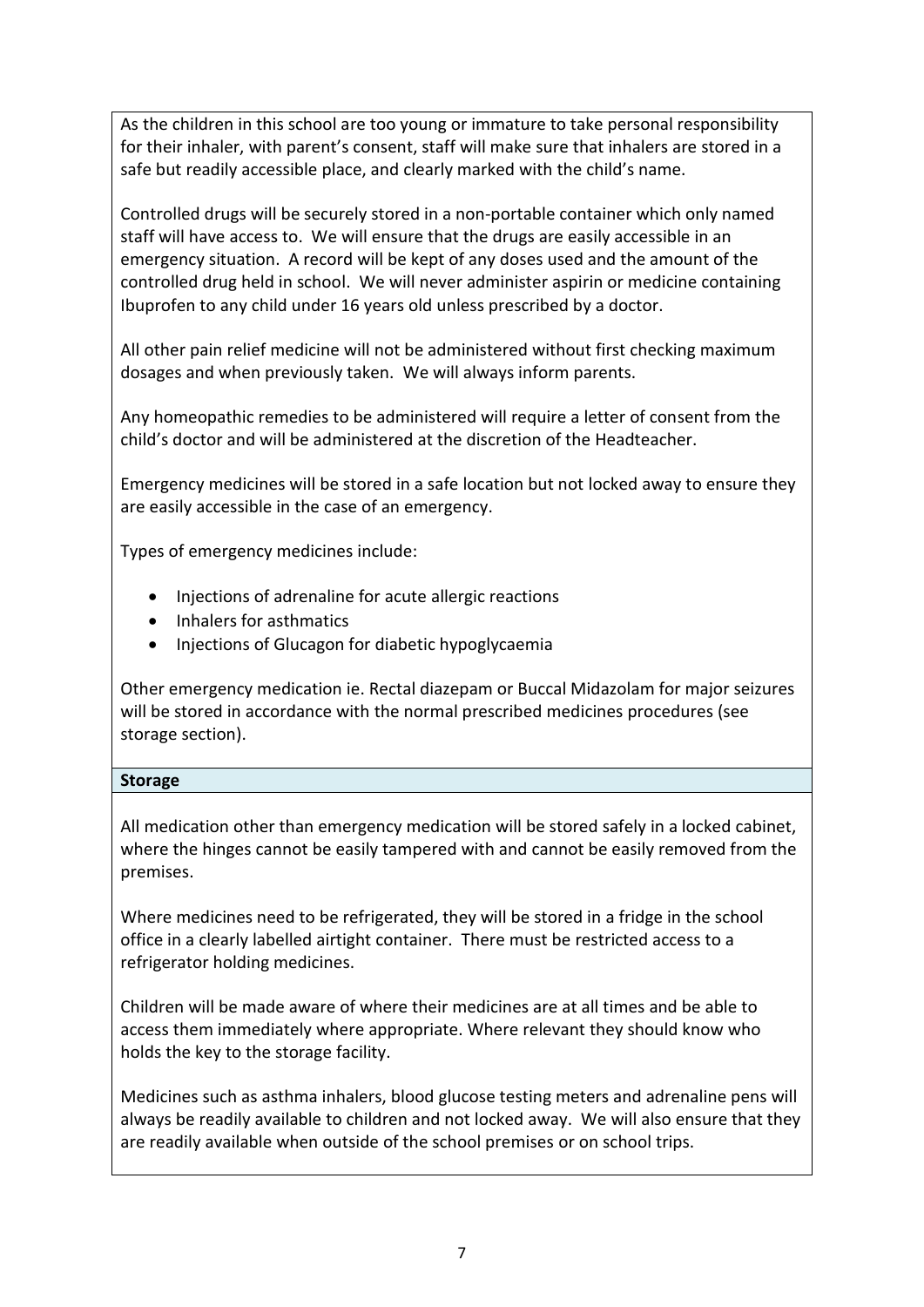Storage of medication whilst off site will be maintained at steady temperature and secure. There will be appropriately trained staff present to administer day to day and emergency medication and copies of individual health care plans will be taken off site to ensure appropriate procedures are followed.

#### **Disposal**

It is the responsibility of the parents/carers to dispose of their child's medicines. It is our policy to return any medicines that are no longer required including those where the date has expired to the parents/carers. Parents/carers will be informed of this when the initial agreements are made to administer medicines. Medication returned to parent/ carers will be documented on the tracking medication form.

Sharps boxes, if required, will be in place for the disposal of needles.

### **Medical Accommodation**

The School Office will be used for all medical administration/treatment purposes. The location/room will be made available when required.

#### **Record keeping**

## **Statutory Requirement: The governing body should ensure that written records are kept of all medicines administered to children.**

A record of what has been administered including how much, when and by whom, will be recorded on a 'record of prescribed medicines' form. The form will be kept on file. Any possible side effects of the medication will also be noted and reported to the parent/carers.

#### **Emergency Procedures**

## **Statutory Requirement: The Governing body will ensure that the school's policy sets out what should happen in an emergency situation***.*

Where a child has an individual healthcare plan, this will clearly define what constitutes an emergency and provide a process to follow. All relevant staff will be made aware of the emergency symptoms and procedures. We will ensure other children in the school know what to do in the event of an emergency ie. informing a teacher immediately if they are concerned about the health of another child.

Where a child is required to be taken to hospital, a member of staff will stay with the child until their parents arrives, this includes accompanying them to hospital by ambulance if necessary (taking any relevant medical information, care plans etc that the school holds).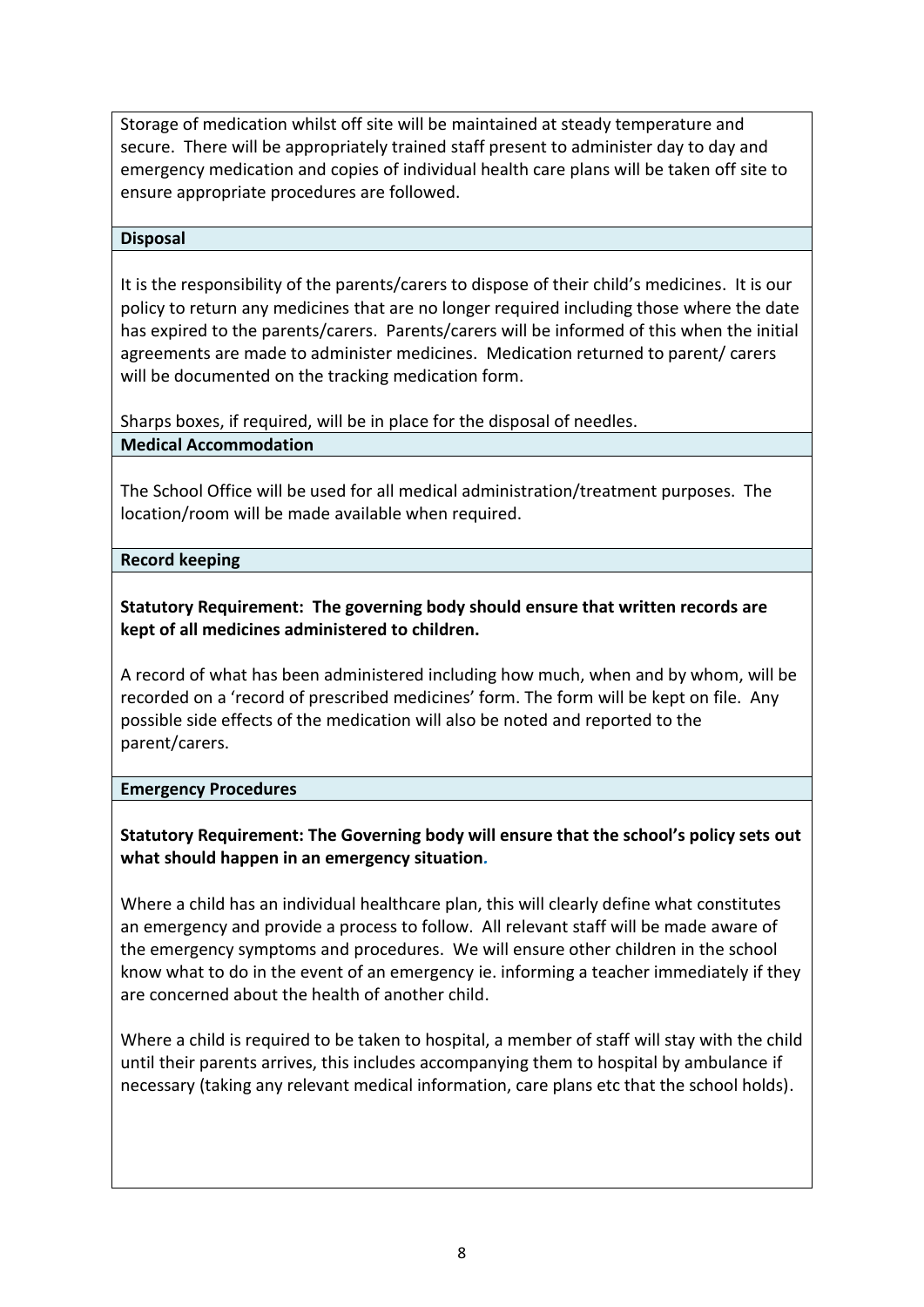### **Day trips/off site activities**

**Statutory Requirement:** *The Governing body should ensure that their arrangements are clear and unambiguous about the need to support actively pupils with medical conditions to participate in school trips and visits, or in sporting activities, and not prevent them from doing so.* We will ensure that teachers are aware of how a child's medical condition will impact on their participation in any off site activity or day trip, but we will ensure that there is enough flexibility for all children to participate according to their own abilities within reasonable adjustments.

We will consider what reasonable adjustments we might make to enable children with medical needs to participate fully and safely on visits. We will carry out a risk assessment so that planning arrangements take account of any steps needed to ensure that pupils with medical conditions are included. We will consult with parents and pupils and advice from the relevant healthcare professional to ensure that pupils can participate safely.

### **Other issues**

• home-to-school transport – this is the responsibility of the local authority, who may find it helpful to be aware of a pupil's individual healthcare plan and what it contains, especially in respect of emergency situations. This may be helpful in developing transport healthcare plan for pupils with life-threatening conditions.

Defibrilators – The school has a defibrillator on site which is kept in the school office.

#### **Unacceptable practice**

**Statutory Requirement: The governing body will ensure that the school's policy is explicit about what practice is not acceptable.**

Staff are expected to use their discretion and judge each child's individual healthcare plan on its merits, it is not generally acceptable practice to:

- prevent children from easily accessing their inhalers and medication and administering their medication when and where necessary;
- assume that every child with the same condition requires the same treatment;
- ignore the views of the child or their parents; or ignore medical evidence or opinion (although this may be challenged);
- send children with medical conditions home frequently or prevent them from staying for normal school activities, including lunch, unless this is specified in their individual healthcare plans;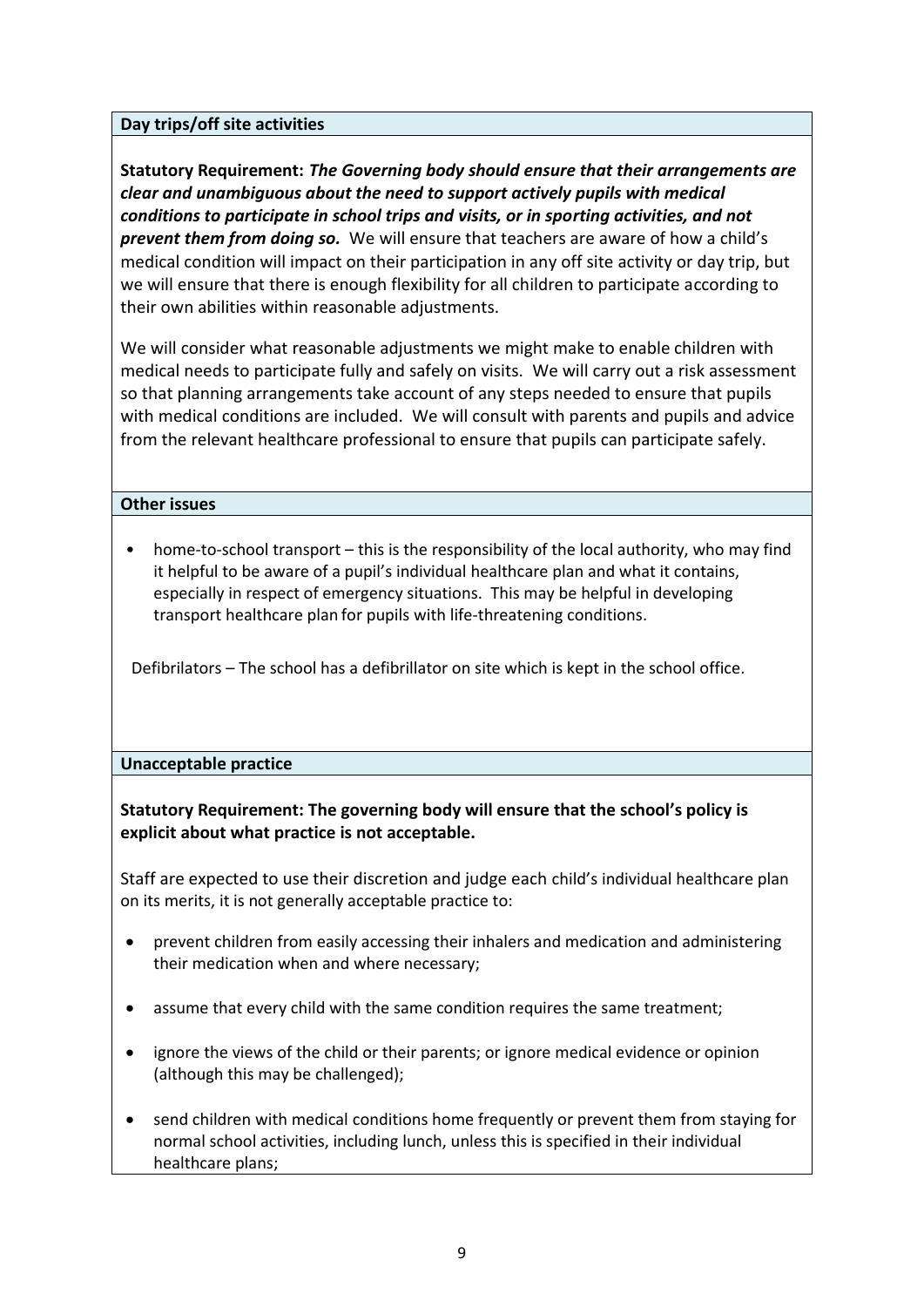- if the child becomes ill, send them to the school office or medical room unaccompanied or with someone unsuitable;
- penalise children for their attendance record if their absences are related to their medical condition, eg. hospital appointments;
- prevent pupils from drinking, eating or taking toilet or other breaks whenever they need to in order to manage their medical condition effectively;
- require parents, or otherwise make them feel obliged, to attend school to administer medication or provide medical support to their child, including with toileting issues. No parent should have to give up working because the school is failing to support their child's medical needs; or
- prevent children from participating, or create unnecessary barriers to children participating in any aspect of school life, including school trips eg. by requiring parents to accompany the child.

**Liability and Indemnity**

**Statutory Requirement: The governing body will ensure that the appropriate level of insurance is in place and appropriately reflects the level of risk.**

Staff at the school are indemnified under the County Council self-insurance arrangements.

The County Council's is self-insured and have extended this self-insurance to indemnify school staff who have agreed to administer medication or undertake a medical procedure to children. To meet the requirements of the indemnification, we will ensure that staff at the school have parents' permission for administering medicines and members of staff will have had training on the administration of the medication or medical procedure.

#### **Complaints**

**Statutory Requirement: The governing body will ensure that the school's policy sets out how complaints may be made and will be handled concerning the support provided to pupils with medical conditions.**

Should parents or children be dissatisfied with the support provided they can discuss their concerns directly with the Headteacher. If for whatever reason this does not resolve the issue, they may make a formal compliant via the school's complaints procedure.

## **Signature of Responsible Manager**

**Headteacher:**

R. Chessell